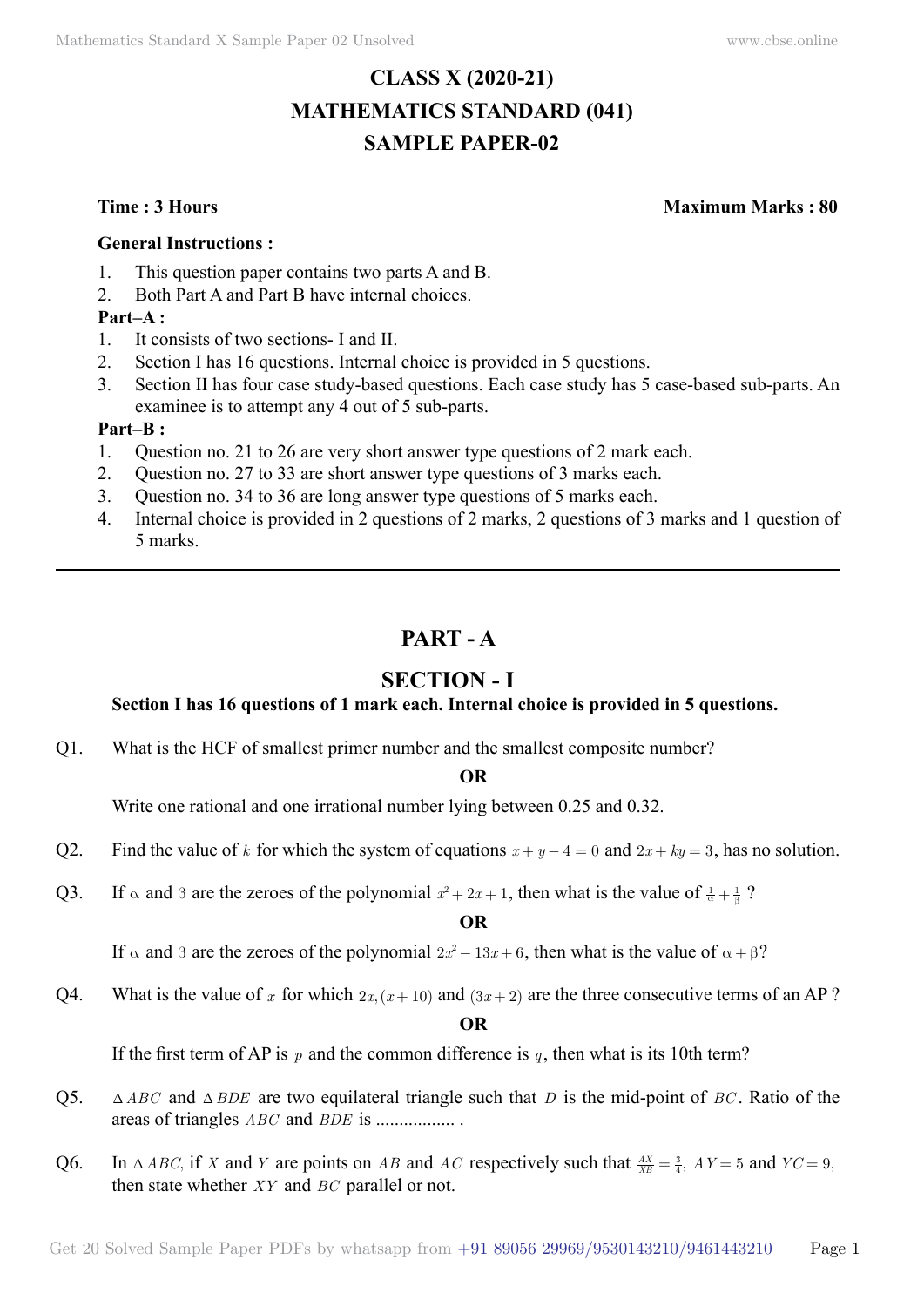- Q7. If  $\sec 5A = \csc(A + 30^{\circ})$ , where 5*A* is an acute angle, then what is the value of *A*?
- Q8. If  $\tan A = \cot B$ , then find the value of  $(A + B)$ .
- Q9. If the length of the ladder placed against a wall is twice the distance between the foot of the ladder and the wall. Find the angle made by the ladder with the horizontal.
- Q10. If a line intersects a circle in two distinct points, what is it called ?
- Q11. What is the length of the tangent drawn from a point 8 cm away from the centre of a circle of radius 6 cm ?
- Q12. If circumference of a circle is 44 cm, then what will be the area of the circle?

#### **O**

A steel wire when bent in the form of a square encloses an area or  $121 \text{ cm}^2$ . If the same wire is bent in the form of a circle, then find the circumference of the circle.

- Q13. A solid metallic cuboid 24 cm  $\times$  11 cm  $\times$  7 cm is melted and recast and recast into solid cones of base radius 3.5 cm and height 6 cm. Find the number of cones so formed.
- Q14. What is the ratio of the total surface area of the solid hemisphere to the square of its radius.
- Q15. From the following frequency distribution, find the median class :

| Cost of living index   1400-1500   1550-1700   1700-1850   1850-2000 |  |  |
|----------------------------------------------------------------------|--|--|
| Number of weeks                                                      |  |  |

#### **O**

In the following frequency distribution, find the median class.

| Height (in cm)   104-145   145-150   150-155   155-160   160-165 |     |     |    | $165-170$ |
|------------------------------------------------------------------|-----|-----|----|-----------|
| Frequency                                                        | ⊥ ~ | ر ب | 30 |           |

Q16. In a frequency distribution, the mid value of a class is 10 and the width of the class is 6. What is the lower limit of the class?

## **Section II**

#### **Case study-based questions are compulsory. Attempt any 4 sub parts from each question. Each question carries 1 mark.**

Q17. The Prime Minister's Citizen Assistance and Relief in Emergency Situations Fund was created on 28 March 2020, following the COVID-19 pandemic in India. The fund will be used for combating, and containment and relief efforts against the coronavirus outbreak and similar pandemic like situations in the future.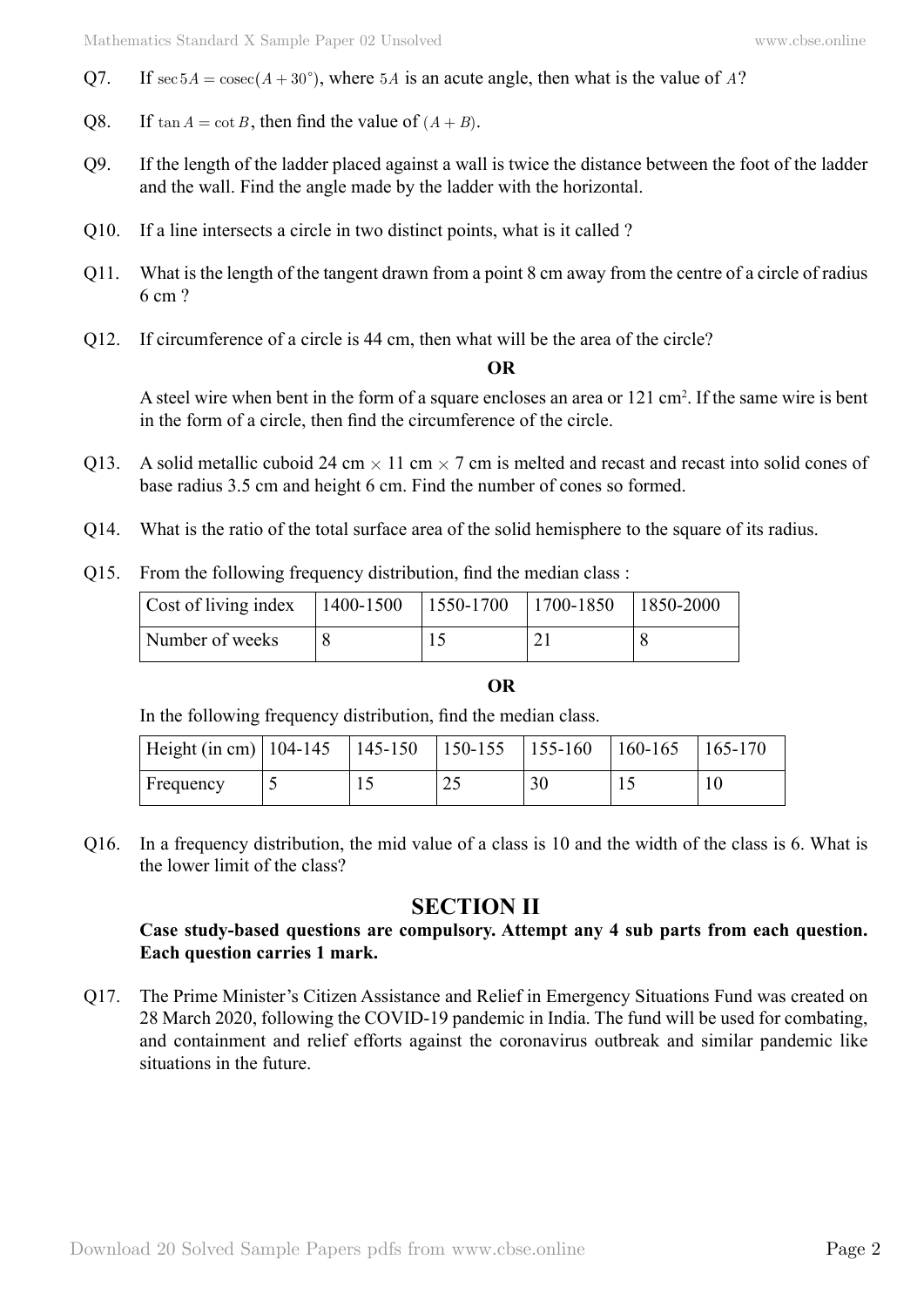

The allotment officer is trying to come up with a method to calculate fair division of funds across various affected families so that the fund amount and amount received per family can be easily adjusted based on daily revised numbers. The total fund allotted for a village is  $x^3 + 6x^2 + 20x + 9$ . The officer has divided the fund equally among families of the village and each family receives an amount of  $x^2 + 2x + 2$ . After distribution, some amount is left.

| (i) | How many families are there in the village? |                                                                                                     |
|-----|---------------------------------------------|-----------------------------------------------------------------------------------------------------|
|     | (a) $x+4$                                   | (b) $x-3$                                                                                           |
|     | (c) $x-4$                                   | (d) $x+3$                                                                                           |
|     | (a) $190$                                   | (ii) If an amount of $\bar{\tau}$ 1911 is left after distribution, what is value of x?<br>(b) $290$ |

- (c) 191 (d) 291
- **(iii)** How much amount does each family receive? (a) 24490 (b) 34860 (c) 22540 (d) 36865 **(iv)** What is the amount of fund allocated? (a) Rs 72 72 759 (b) Rs 75 72 681
	- (c) Rs 69 72 846 (d) Rs 82 74 888
- **(v)** How many families are there in the village? (a) 191 (b) 98 (c) 187 (d) 195
- Q18. A hot air balloon is a type of aircraft. It is lifted by heating the air inside the balloon, usually with fire. Hot air weighs less than the same volume of cold air (it is less dense), which means that hot air will rise up or float when there is cold air around it, just like a bubble of air in a pot of water. The greater the difference between the hot and the cold, the greater the difference in density, and the stronger the balloon will pull up.

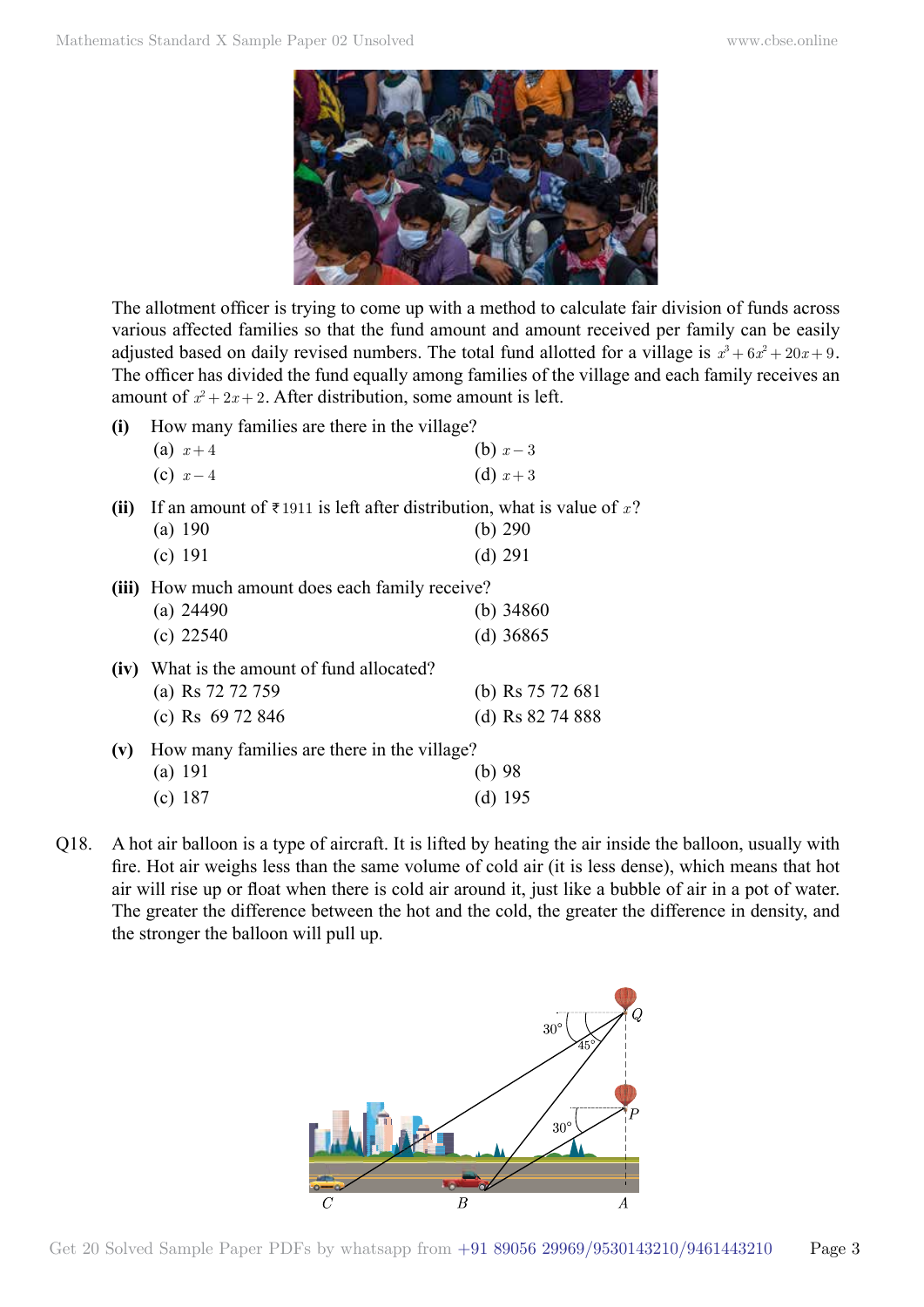Lakshman is riding on a hot air balloon. After reaching at height  $x$  at point  $P$ , he spots a lorry parked at *B* on the ground at an angle of depression of  $30^\circ$ . The balloon rises further by 50 metres at point *Q* and now he spots the same lorry at an angle of depression of 45° and a car parked at *C* at an angle of depression of  $30^\circ$ .

**(i)** What is the relation between the height *x* of the balloon at point *P* and distance *d* between point *A* and *B* ?

(a) 
$$
x = 3d
$$
   
 (b)  $d = 3x$ 

- (c)  $d^2 = 3x^2$  (d)  $3d^2 = x^2$
- **(ii)** When balloon rises further 50 metres, then what is the relation between new height *y* and *d* ?
	- (a)  $y = d + 50$  (b)  $d = y$ (c)  $y = \sqrt{3} d$  (d)  $\sqrt{3} y = d$
- **(iii)** What is the new height of the balloon at point *Q* ?

| (a) $50(\sqrt{3} + 3)$ m                                                                          | (b) $25(\sqrt{3}+1)$ m         |
|---------------------------------------------------------------------------------------------------|--------------------------------|
| $\left( \Delta$ $\mathbf{v}$ $\alpha$ $\left( \Delta$ $\mathbf{v}$ $\alpha$ $\mathbf{v}$ $\alpha$ | $(1)$ as $(\sqrt{2} + \alpha)$ |

(c)  $50(\sqrt{3} + 1)$  m (d)  $25(\sqrt{3} + 3)$  m

|     | (iv) What is the distance $AB$ on the ground? |                         |
|-----|-----------------------------------------------|-------------------------|
|     | (a) $50(\sqrt{3} + 3)$ m                      | (b) $25(3+3\sqrt{3})$ m |
|     | (c) $50(\sqrt{3}+1)$ m                        | (d) $25(\sqrt{3}+3)$ m  |
| (v) | What is the distance $AC$ on the ground?      |                         |
|     | (a) $75(1+\sqrt{3})$ m                        | (b) $25(1+\sqrt{3})$ m  |
|     | (c) $50(1+\sqrt{3})$ m                        | (d) $25(\sqrt{3}+3)$ m  |

Q19. Ajay, Bhigu and Colin are fast friend since childhood. They always want to sit in a row in the classroom . But teacher doesn't allow them and rotate the seats row-wise everyday. Bhigu is very good in maths and he does distance calculation everyday. He consider the centre of class as origin and marks their position on a paper in a co-ordinate system. One day Bhigu make the following diagram of their seating position.



Download 20 Solved Sample Papers pdfs from [www.cbse.online](http://www.cbse.online) Page 4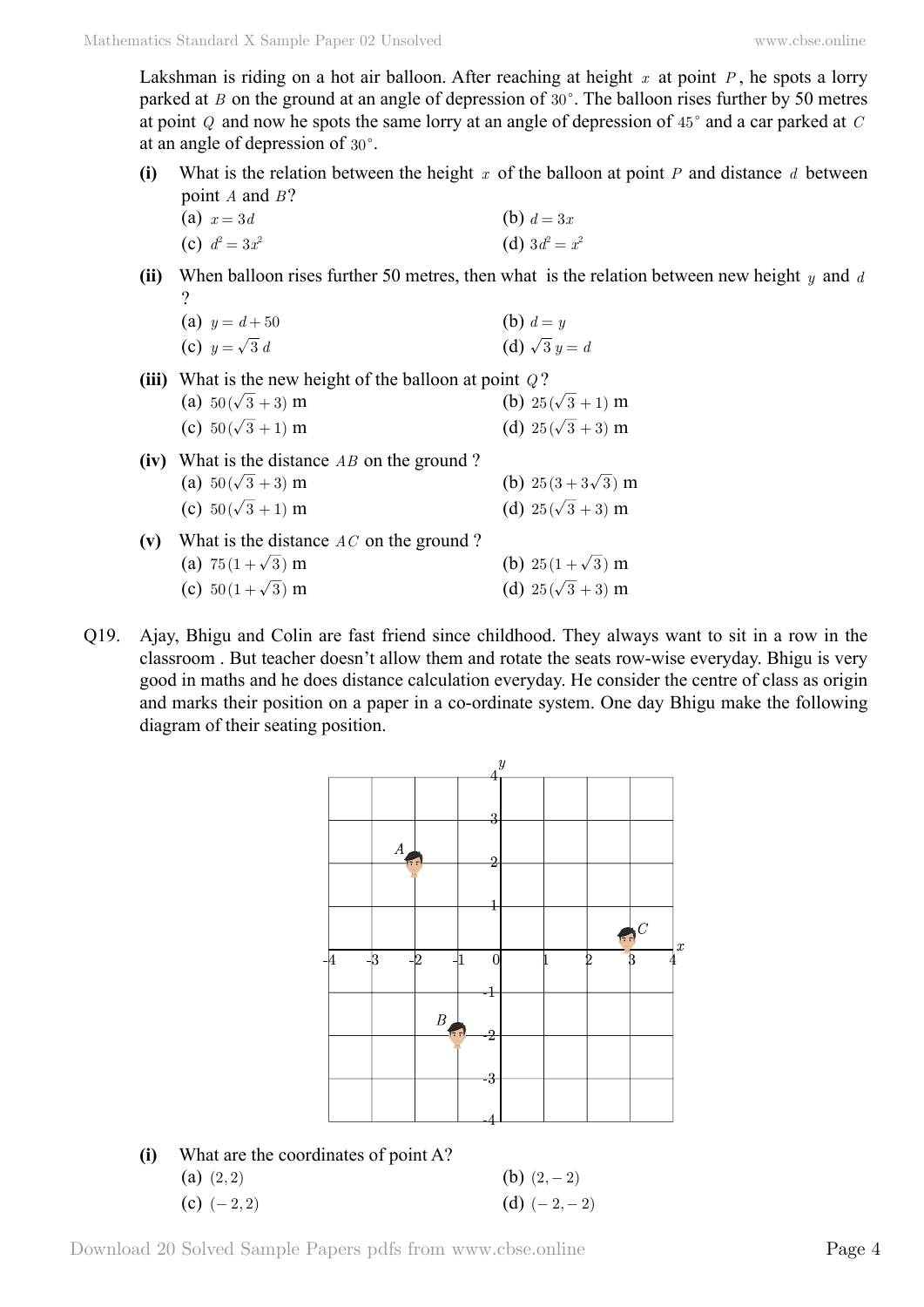| (ii)  | What is the distance of point A from origin? |  |                 |
|-------|----------------------------------------------|--|-----------------|
|       | (a) 8                                        |  | (b) $2\sqrt{2}$ |
|       | $(c)$ 4                                      |  | (d) $4\sqrt{2}$ |
| (iii) | What is the distance between $A$ and $B$ ?   |  |                 |
|       | (a) $3\sqrt{19}$                             |  | (b) $3\sqrt{5}$ |
|       | (c) $\sqrt{17}$                              |  | (d) $2\sqrt{5}$ |
| (iv)  | What is the distance between $B$ and $C$ ?   |  |                 |
|       | (a) $3\sqrt{19}$                             |  | (b) $3\sqrt{5}$ |
|       | (c) $2\sqrt{17}$                             |  | (d) $2\sqrt{5}$ |

(v) A point *D* lies on the line segment between points *A* and B such that  $AD : DB = 4 : 3$ . What are the the coordinates of point *D* ?

| (a) $\left(\frac{10}{7}, \frac{2}{7}\right)$   | (b) $\left(\frac{2}{7},\frac{7}{7}\right)$    |
|------------------------------------------------|-----------------------------------------------|
| (c) $\left(-\frac{10}{7}, -\frac{2}{7}\right)$ | (d) $\left(-\frac{2}{7}, -\frac{7}{7}\right)$ |

Q20. In two dice game, the player take turns to roll both dice, they can roll as many times as they want in one turn. A player scores the sum of the two dice thrown and gradually reaches a higher score as they continue to roll. If a single number 1 is thrown on either die, the score for that whole turn is lost. Two dice are thrown simultaneously.



| (i) |                   | What is the probability of getting the sum as an even number? |
|-----|-------------------|---------------------------------------------------------------|
|     | (a) $\frac{3}{4}$ | (b) $\frac{1}{2}$                                             |
|     | (c) $\frac{1}{4}$ | (d) $\frac{5}{8}$                                             |

**(ii)** What is the probability of getting the sum as a prime number ?

| (a) $\frac{5}{12}$ | (b) $\frac{1}{6}$   |
|--------------------|---------------------|
| (c) $\frac{7}{12}$ | (d) $\frac{11}{12}$ |

**(iii)** What is the probability of getting the sum of atleast 10?  $(a)$  5  $4 \times 5$ 

| (a) $\frac{5}{12}$ | (b) $\frac{5}{6}$  |
|--------------------|--------------------|
| (c) $\frac{1}{6}$  | (d) $\frac{7}{12}$ |

**(iv)** What is the probability of getting a doublet of even number ?

| (a) $\frac{1}{12}$  | (b) $\frac{5}{12}$ |
|---------------------|--------------------|
| (c) $\frac{11}{12}$ | (d) $\frac{7}{12}$ |

#### **(v)** What is the probability of getting a product of numbers greater than 16? (a)  $\frac{7}{36}$  $rac{7}{36}$  (b)  $rac{2}{9}$ (c)  $\frac{5}{18}$  $\frac{5}{18}$  (d)  $\frac{11}{36}$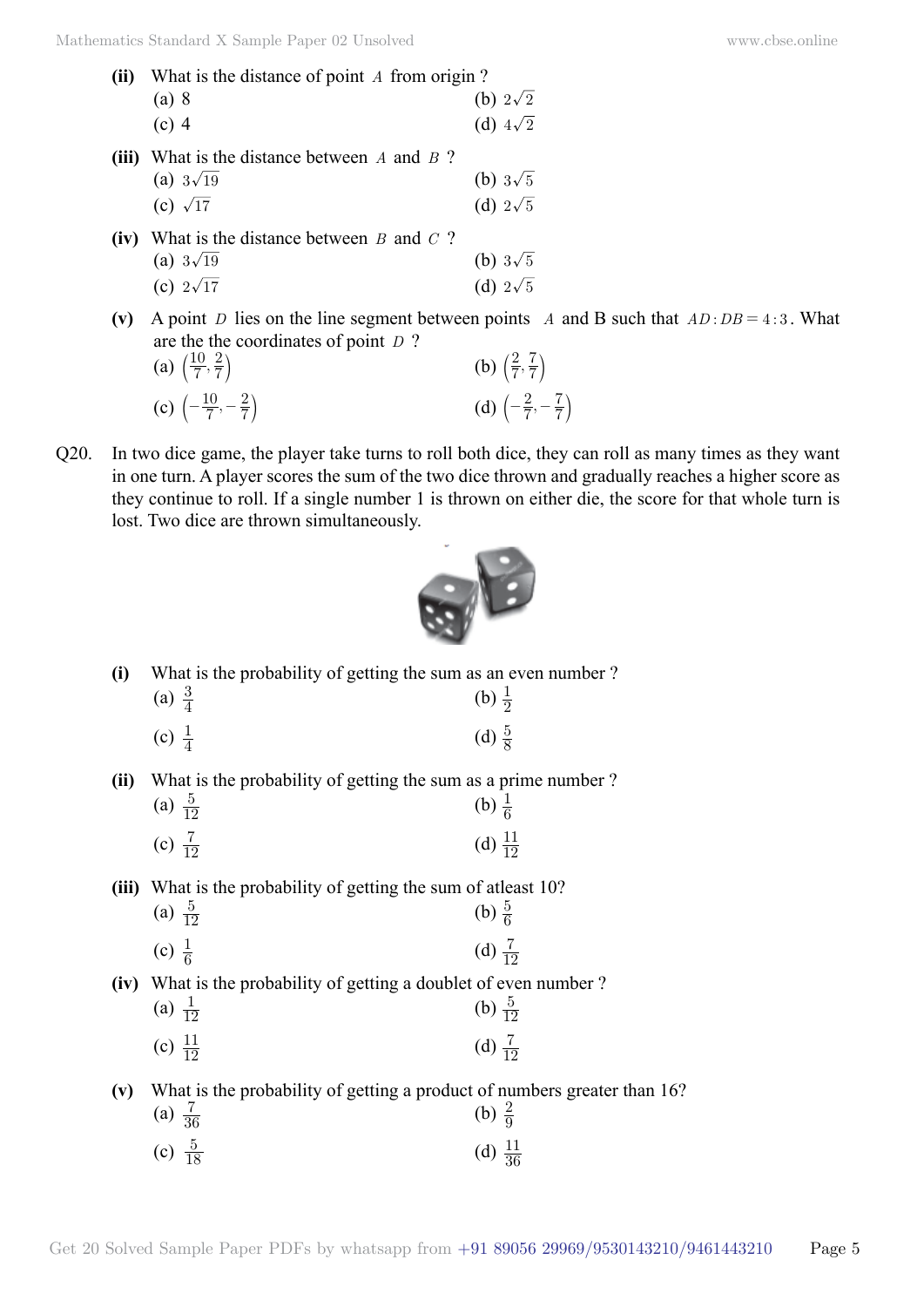## **Part - B All questions are compulsory. In case of internal choices, attempt any one.**

Q21. Complete the following factor tree and find the composite number *x*



 **O**

Find the missing numbers  $a, b, c$  and  $d$  in the given factor tree:



Q22. In  $\triangle ABC$ ,  $AD \perp BC$ , such that  $AD^2 = BD \times CD$ . Prove that  $\triangle ABC$  is right angled at *A*.

 **O**

In an equilateral triangle, prove that three times the square of one side is equal to four times the square of one of its altitudes.

 **O**

Find the altitude of an equilateral triangle when each of its side is *a* cm.

Q23. Find the ratio in which the point  $P(\frac{3}{4}, \frac{5}{12})$  divides the line segment joining the point *A*  $(\frac{1}{2}, \frac{3}{2})$  and  $(2, -5)$ .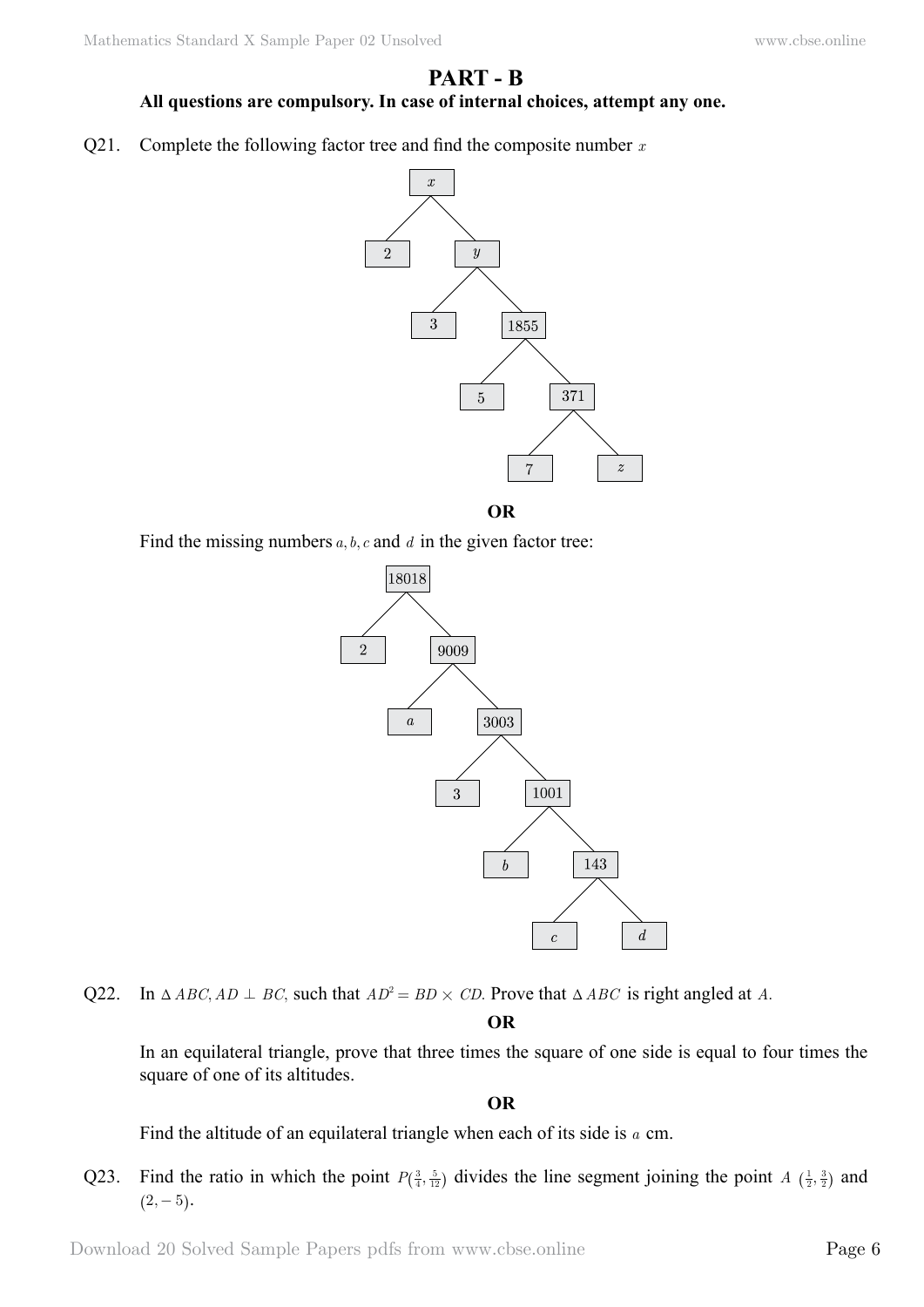- Q24. If  $\sin \phi = \frac{1}{2}$ , show that  $3 \cos \phi 4 \cos^3 \phi = 0$ .
- Q25. 12 solid spheres of the same size are made by melting a solid metallic cone of base radius 1 cm and height of 48 cm. Find the radius of each sphere.
- Q26. Find the mean of the following data :

| Class            | $0 - 20$ | 20-40 | $40 - 60$         | 60-80 | $ 80-100 100-120$ |
|------------------|----------|-------|-------------------|-------|-------------------|
| <b>Frequency</b> | 20       | ں ر   | $\epsilon$ $\sim$ |       |                   |

- Q27. Three bells toll at intervals of 9, 12, 15 minutes respectively. If they start tolling together, after what time will they next toll together?
- Q28. Solve for *x* and *y* :

$$
\frac{x}{2} + \frac{2y}{3} = -1
$$

$$
x - \frac{y}{3} = 3
$$

- Q29. The sum of first *n* terms of three arithmetic progressions are  $S_1, S_2$  and  $S_3$  respectively. The first term of each AP is 1 and common differences are 1, 2 and 3 respectively. Prove that  $S_1 + S_3 = 2S_2$ .
- Q30. In given figure  $\triangle ABC \triangle DEF$ . *AP* bisects  $\angle CAB$  and *DQ* bisects  $\angle FDE$ .



Prove that :  $(1)$   $\frac{AP}{DQ}$  $\frac{AB}{DE}$  $(2) \triangle CAP \sim \triangle FDQ$ .

Q31. In  $\triangle ABC$ ,  $\angle B = 90^{\circ}$ ,  $BC = 5$  cm,  $AC - AB = 1$ , Evaluate :  $\frac{1 + \sin C}{1 + \cos C}$ . *C C* 1 1  $^{+}$  $^{+}$ 

 **O**

If  $b\cos\theta = a$ , then prove that  $\csc\theta + \cot\theta = \sqrt{\frac{b+a}{b-a}}$ .

Q32. In given figure, *AB* is the diameter of a circle with centre *O* and *AT* is a tangent. If  $\angle A O Q = 58^\circ$ , find  $\angle A TQ$ .